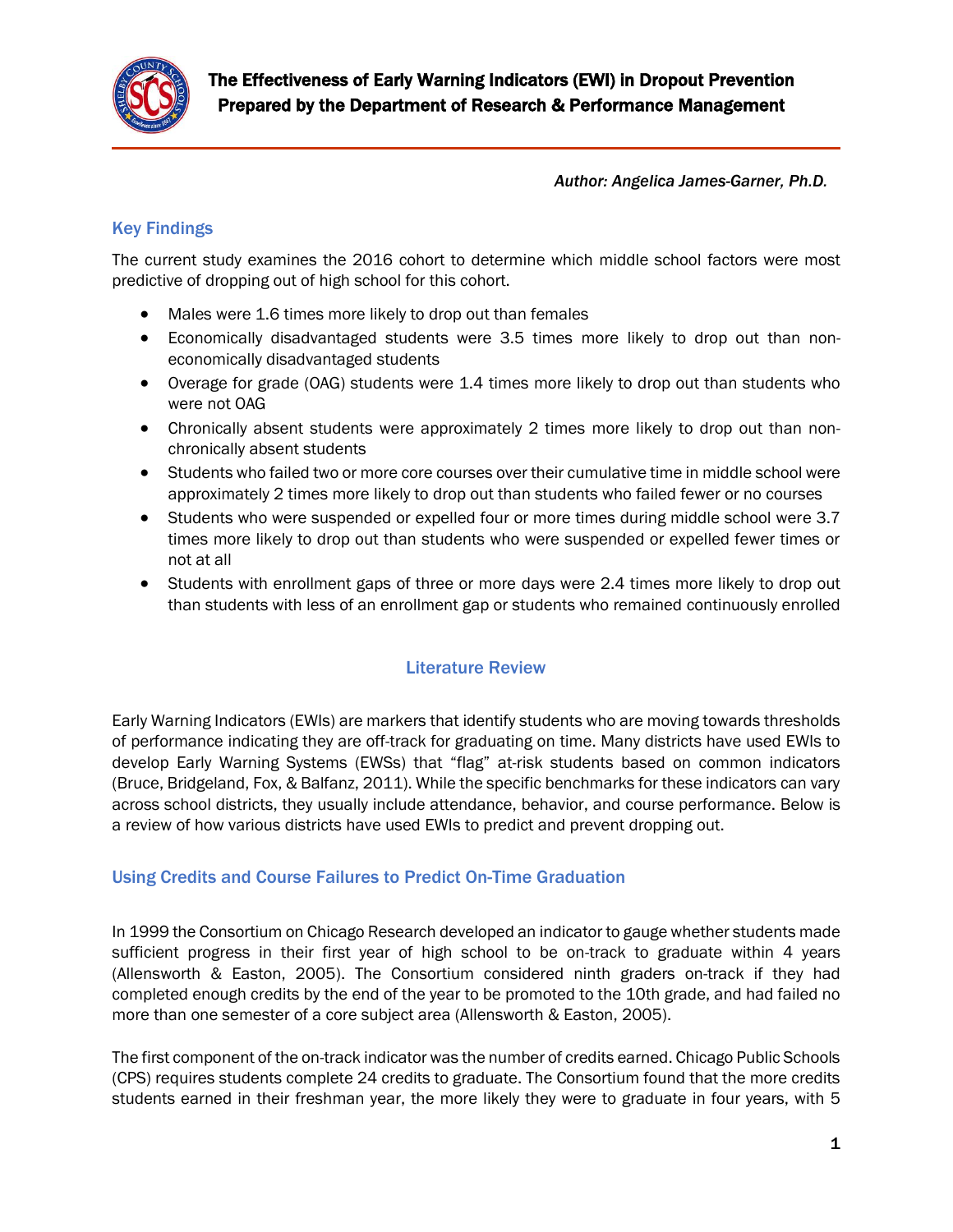

credits being the minimum threshold. Among the students who entered ninth grade in 2000, 86% of those who took seven credits in their freshman year graduated within 4 years. Seventy-one percent of students who took six credits (the minimum needed each year to graduate in four years), and 40% of students who took five credits (the minimum needed to be promoted to the 10th grade) graduated within 4 years (Allensworth & Easton, 2005).

Regarding core course failures, the Consortium found that this indicator was a strong predictor of graduation rates. Eighty-three percent of students who earned no F's in core courses during their freshman year graduated within four years. That rate dropped to 60% when students failed just one core course and to 44% when they failed two. Additionally, irrespective of a student's academic standing upon entering high school, core course failures significantly affected students' abilities to graduate on time. Students in the top quartile of their elementary school class who failed two semester courses in their freshman year were much less likely to graduate than were students in the bottom quartile (Allensworth & Easton, 2005).

In a subsequent study, the Consortium explored additional indicators to determine which aspects of being off-track made students less likely to graduate, and whether "more nuanced indicators of course performance—such as number of course failures, GPA, or absences—might be better predictors of eventual graduation" (Allensworth & Easton, 2007, p. 3). The Consortium found that poor attendance "substantially reduced" the probability of graduating on time (p.4). In the 2000–01 cohort, only 63% of students who missed 5 to 9 days graduated on time, compared to 87% of those who missed less than 5 days. However, by the end of the first term, GPA and course failures were slightly better predictors of graduation. Specifically, GPA was the best indicator for predicting non-graduates. Ninetyseven percent of students with a 3.5 GPA in their freshman year graduated within four years, 86% with a 2.5 GPA graduated on time, while 72% with a 2.0 GPA accomplished this. When GPAs dropped to 1.0, only 28% of students graduated within four years. Naturally, "GPAs are related to course failures because failures are part of the calculation of students' GPAs" (Allensworth & Easton, 2007, p. 8). Because students need to accumulate a certain number of credits to earn a diploma, course failures are more directly tied to graduation than GPA (Allensworth & Easton, 2007).

### The Effectiveness of Attendance, Behavior, and Course Failures in Predicting Dropouts

The Center for Social Organization of Schools at Johns Hopkins University conducted an analysis of early warning indicators of dropouts for the Tennessee Department of Education (Balfanz, Wang, & Byrnes, 2010). The Center used longitudinal student data from the state department of education's student management system to "develop a parsimonious set of indicators that captures the majority of dropouts from the school system" (p. 4). The data tracked the 2005–06 cohort of 17,678 first-time ninth graders from seven districts: Cannon, Davidson, DeKalb, Fayette, Monroe, and Sequatchie counties, and Memphis City Schools (Balfanz, Wang, & Byrnes, 2010).

The authors initially explored various levels of academic behaviors or characteristics and their relationship to dropping out, including attendance, suspensions and expulsions, course failures, mobility between Tennessee schools, and performance on standardized tests (Balfanz, Wang, & Byrnes, 2010). They categorized students based on the percentage of students with each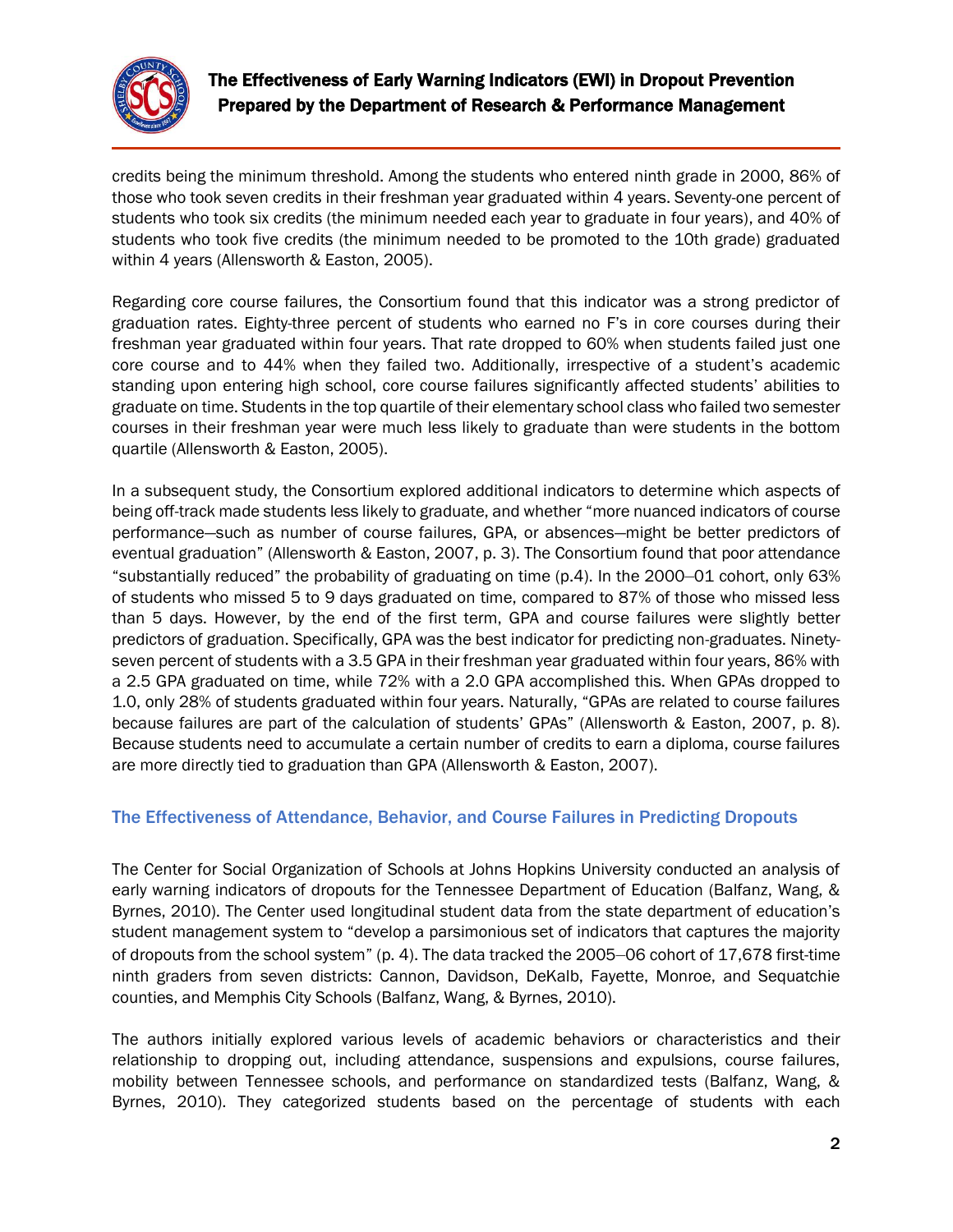

characteristic that dropped out, as well as the percentage of total dropouts who possessed each characteristic. The most notable findings were related to attendance, suspensions, and course failures. Thirty-six percent of students with an attendance rate less than 85% dropped out, while 45% of total dropouts possessed this characteristic. Thirty-one percent of students with two or more suspensions went on to drop out, while 34% of total dropouts had been suspended two or more times. Finally, 35% of students with two or more course failures dropped out, while 46% of total dropouts failed two or more courses (Balfanz, Wang, & Byrnes, 2010). The authors then chose these three indicators for additional analysis because of their "mix of accuracy (a high percentage of students with the indicators dropped out) and yield (a high proportion of all dropouts had these indicators) (Balfanz, Wang, & Byrnes, 2010, p.9). Based on logistic regression analysis, they reported that including all three indicators in an Early Warning System would be a "more effective method of identifying and reducing the total number of dropouts through intervention, as opposed to the use of any one single indicator" (p. 10).

While attendance, behavior, course credits and course failures have predictive power for high school students, several districts have sought to determine whether students demonstrate at-risk behaviors in earlier grades. Below are the results of these studies.

## The Case for Middle School EWIs

### Approximately Half of Philadelphia's High School Dropouts Could Be Identified in Eighth Grade

In an attempt to address Philadelphia's dropout crisis, Neild and Balfanz (2006) examined trends in cohort graduation and dropout rates from the class of 2000. The authors found that 45% of the firsttime freshman dropped out of school. To determine which factors were most predictive of dropping out, they examined eighth grade data for this cohort. They reported, "Eighth graders in this cohort who had lower attendance, weaker test scores, who failed core academic courses, were overage for their grade, and/or who were male were more likely to drop out of school. Each of these factors exerted a statistically independent effect on the odds of dropping out" (Neild & Balfanz, 2006, p. 28). However, two factors provided at least a 75% probability of dropping out: attendance and course failure. Seventyeight percent of eighth graders who attended school less than 80% of the time eventually dropped out of school, while 77% who failed mathematics and/or English dropped out. Based on these criteria, the authors found that approximately half of the district's dropouts could be identified in eighth grade (Neild & Balfanz, 2006).

In a separate analysis, Neild, Balfanz, and Herzog (2007) studied the cohort of students who entered sixth grade in 1996 (class of 2002) to determine their dropout status six years later. The authors found that students with any of the following behaviors had at least a 75% probability of dropping out of high school: a final grade of F in mathematics or English, less than 80% attendance rate for the year, or a final behavior mark of "unsatisfactory" in at least one class.

In 2009, Balfanz submitted a brief drawing on "more than a decade of research and development work at the Center for the Social Organization of Schools at Johns Hopkins University" (p. 3). The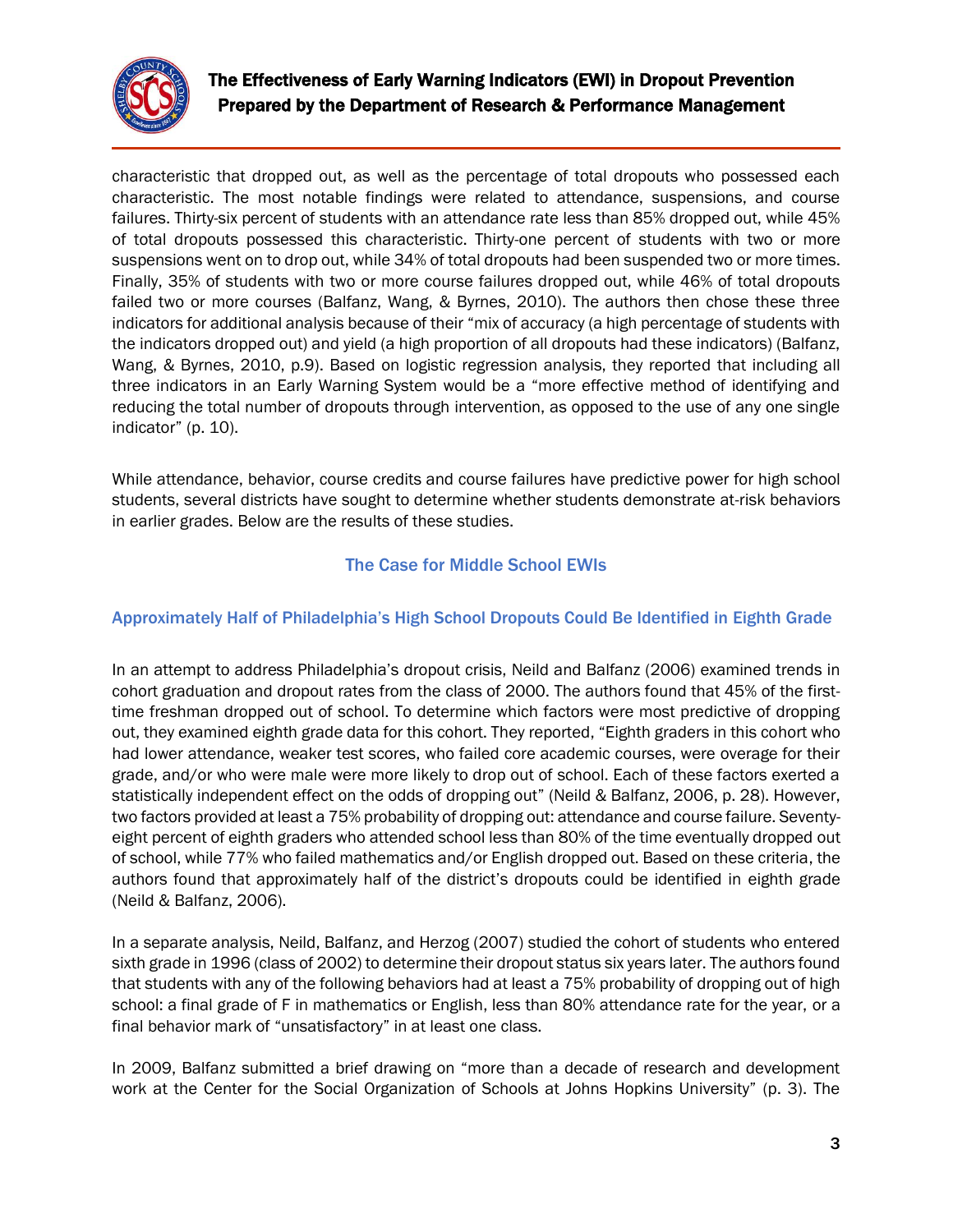

research explored the impact of focusing on interventions in middle grades (defined as fifth through eighth grade) as a means of closing the achievement and graduation gap. In conjunction with the Philadelphia Education Fund, they followed "several cohorts of Philadelphia students from sixth grade through one year past on-time graduation" to answer the following question: "How early in the middle grades could we see clear signals that students had fallen off the path to high school graduation?" (Balfanz, 2009, pp. 3-4). They found that sixth graders who failed math or English/reading, had an attendance rate of less than 80% or received an unsatisfactory behavior grade in a core course had only a 10% to 20% chance of graduating on-time.

### Approximately 71% of Non-Graduates Showed Signs of Being Off-Track in Sixth Grade in Baltimore City Schools.

Baltimore Education Research Consortium (BERC) tracked Baltimore City Schools' 2000–01 sixth grade students (Class of 2007) to determine whether they could accurately identify dropout indicators for this cohort (Baltimore Education Research Consortium, 2011). Additionally, they examined a more recent cohort of sixth graders in 2008–09 (Class of 2015) to determine if the prevalence of early warning indicators changed over time. The Consortium used logistic regression to identify the following predictors of non-graduation:

- chronic absence (missing 20 or more days of school),
- failing English, or Math, or both and/or a failing average of English, Math, Science, and Social Studies,
- being at least one year overage (suggesting an earlier retention), and
- being suspended for three or more days (Baltimore Education Research Consortium, 2011).

Approximately 29% of chronically absent sixth grade students graduated within one year of their expected graduation date compared to 70% of those who missed 10 days or less. Regarding course failures, only 31% of sixth graders who failed English/reading graduated within one year, while only 23% who failed math did, and only 19% who failed both English and math achieved this goal. Being overage for grade also adversely affected students' likelihood of graduating on time. Only 24% of sixth grade students who were one or more years overage and 8.5% of students two or more years overage for grade graduated within one year of their expected date (Baltimore Education Research Consortium, 2011).

Unlike the other indicators, BERC found that suspensions were "not a strong enough predictor of eventual dropout to be classified as an Early Warning Indicator" (p. 4). While 59.4% of students who were never suspended graduated, 29.4% who had been suspended three or more days graduated within one year of their expected graduation date.

While the presence of just one indicator reduced the probability of graduating by almost 20%, having multiple indicators reduced the probability by approximately 48%. Approximately 71% of students with no indicator graduated within one year of expected compared to 50.7% of students with one indicator, and 36.4% of students with one or more indicators graduated (Baltimore Education Research Consortium, 2011).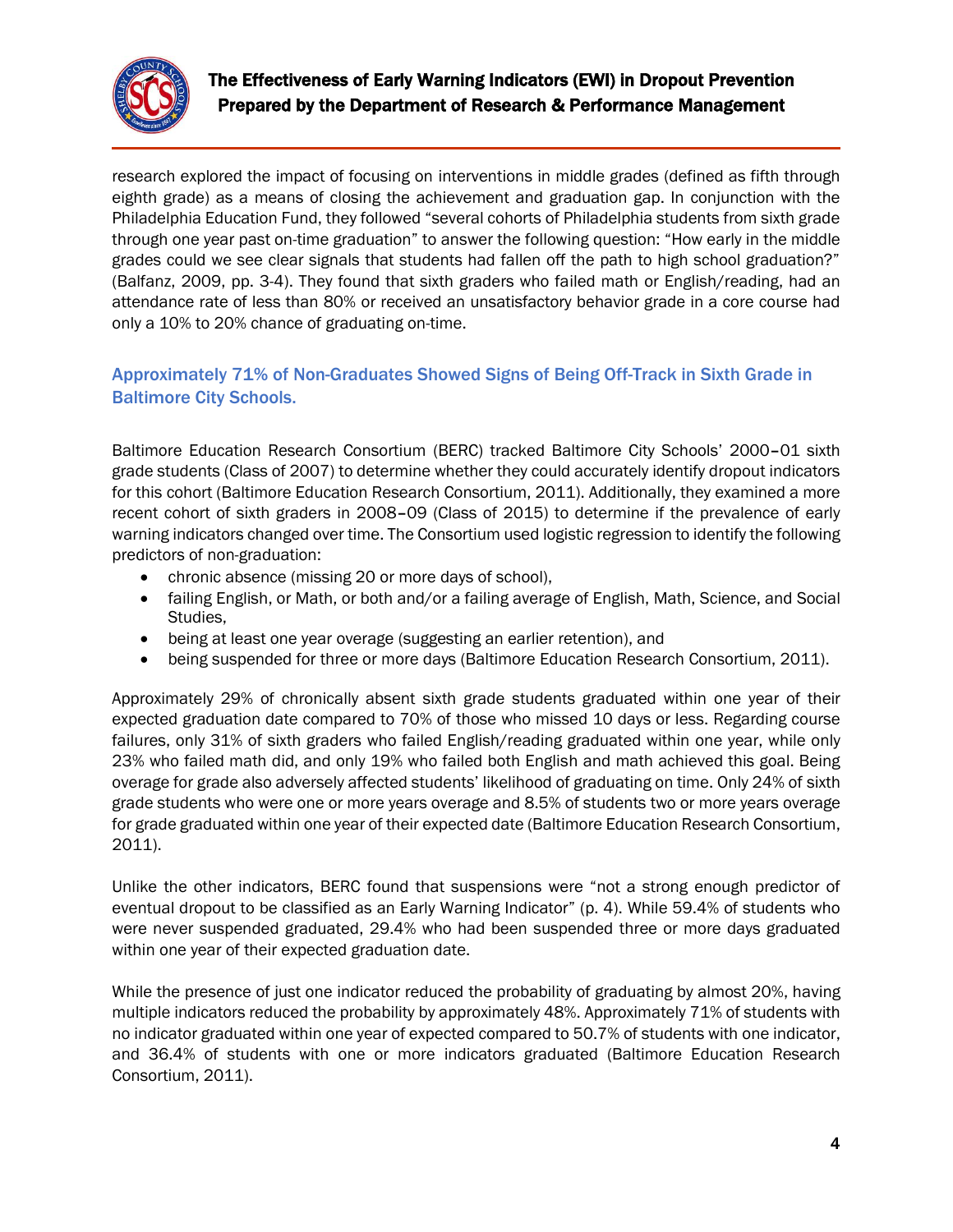

Finally, BERC looked at the students who failed to graduate within one year of their expected graduation date to see which indicators they displayed. The most prevalent indicator among sixth graders was chronic absenteeism. Additionally, the Consortium found that while 29.2% of nongraduates had no indicators in sixth grade, 70.8% were already showing signs of being off-track (Baltimore Education Research Consortium, 2011). However, the Consortium reported that subsequent analyses indicated that most of the students with no indicators in sixth grade had developed them by ninth grade (Baltimore Education Research Consortium, 2011). This illustrates the importance of developing and monitoring indicators as early as middle school and the first year of high school (Baltimore Education Research Consortium, 2011).

## EWIs aid Montgomery County Public Schools in potentially identifying nearly 80% of the students who will eventually drop out as early as first and third grade, and nearly 90% of dropouts in sixth and ninth grade.

Montgomery County Public Schools (MCPS) followed 11,241 class of 2011 students to determine how early in school dropout indicators manifested. The study sought to explore the attendance, behavior, and coursework patterns of students who eventually dropped out of high school, as well as the likelihood of students dropping out for each time point based on those patterns. The researchers chose specific marking periods for first, third, sixth, and ninth grade students based time in school, as well as research about onset of academic performance problems and disengagement. They analyzed the results by, "regressing the likelihood of dropping out of high school on each of the EWIs by grade and marking period" (West, 2013, p. v). Below are their findings.

#### Attendance

A higher percentage of dropouts were absent 3 or more days than were non-dropouts in every grade examined. Additionally, first graders who were absent from school nine or more times were twice as likely to drop out of high school as students who missed fewer than nine days. Third graders who were absent from school three or more times were twice as likely to drop out of school as those who missed school less than three times. Finally, missing class three or more times doubled the odds of dropping out for 6th graders and tripled the odds for 9th graders.

#### Behavior

MCPS used both in and out-of-school suspensions as their behavior indicator, and for third graders, they included not completing homework on time. They found that for first graders, neither in- nor outof-school suspensions nor the homework indicator was related to dropping out. However, the presence of the homework indicator in third grade more than doubled the odds of students dropping out in high school. Sixth graders who were suspended were more than three times as likely to drop out as students who were not suspended. Lastly, getting suspended in the ninth grade nearly doubled the odds a student would drop out compared to students who were not suspended.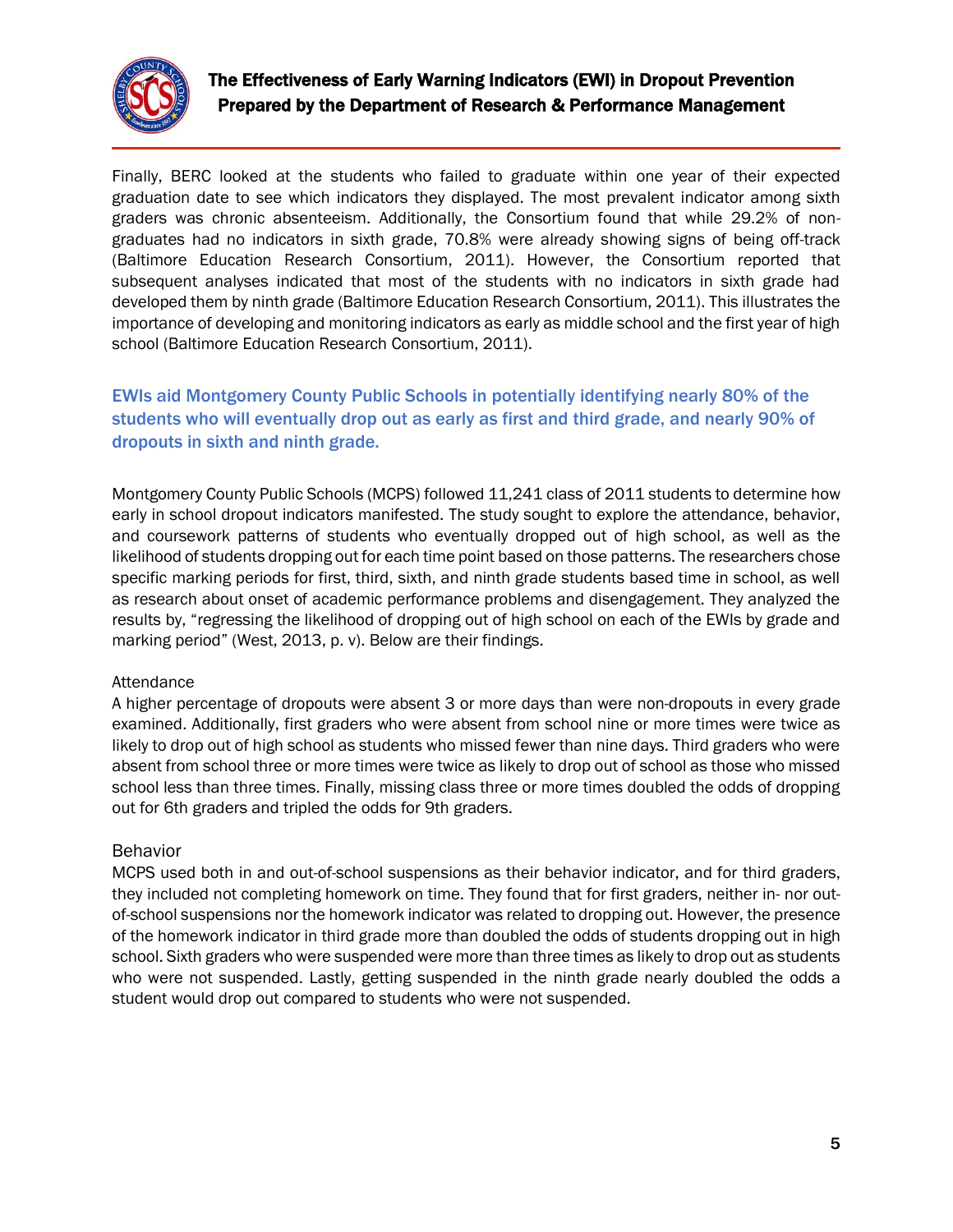

## **Coursework**

Substantially more dropouts had course failures in early grades than did non-dropouts, and almost all dropouts failed math and/or English in ninth grade. Being below grade level in reading and/or mathematics in first and third grade more than doubled the odds of students dropping out. Receiving a D or below in math and/or English increased the odds of sixth grade students dropping out by more than half, and more than tripled the odds of ninth graders dropping out. Lastly, first graders with a GPA below 1.2 were twice as likely to drop out as those with a GPA of 1.2 or above. Third graders with a 1st marking period GPA below 3.0 doubled their odds of dropping out, while the presence of this indicator in sixth grade more than quadrupled students' odds of dropping out in high school.

The study concluded that the EWIs developed could help MCPS potentially identify nearly 80% of the students who will eventually dropout as early as first and third grade, and nearly 90% of dropouts in sixth and ninth grade.

## The Current Study

SCS collaborated with UPD Consulting to develop an EWS, which went live in early 2016. The model provides "a statistically derived prediction of a student's current risk of not graduating on time (from 0% to 100%) if he/she remains on his/her current path" (Brown, 2016, p. 1). The indicators with the strongest predictive power, which are presented on the EWS dashboard are:

- cumulative credits, which UPD identified as, "by far the most predictive single indicator of graduation" (Brown, 2016, p.2),
- cumulative unweighted GPA,
- course failures.
- attendance rate,
- number of gaps in enrollment greater than 4 days,
- SPED status, and
- behind grade level for cohort.

However, this model focuses on identifying at-risk high school students. Because the research has revealed that many students begin showing signs of academic disengagement as early as sixth grade, the researcher attempted to identify at-risk middle school indicators.

#### Method

The population consisted of students from the 2016 cohort, which is the group of students who entered ninth grade in 2012 and were expected to graduate in 2016. The sample only includes students who were enrolled in the district every year since sixth grade. The outcome variable in this study was whether or not middle school (defined as sixth through eighth grade) students dropped out of high school versus graduating on time or remaining enrolled. Table 1 presents dropouts' demographic characteristics.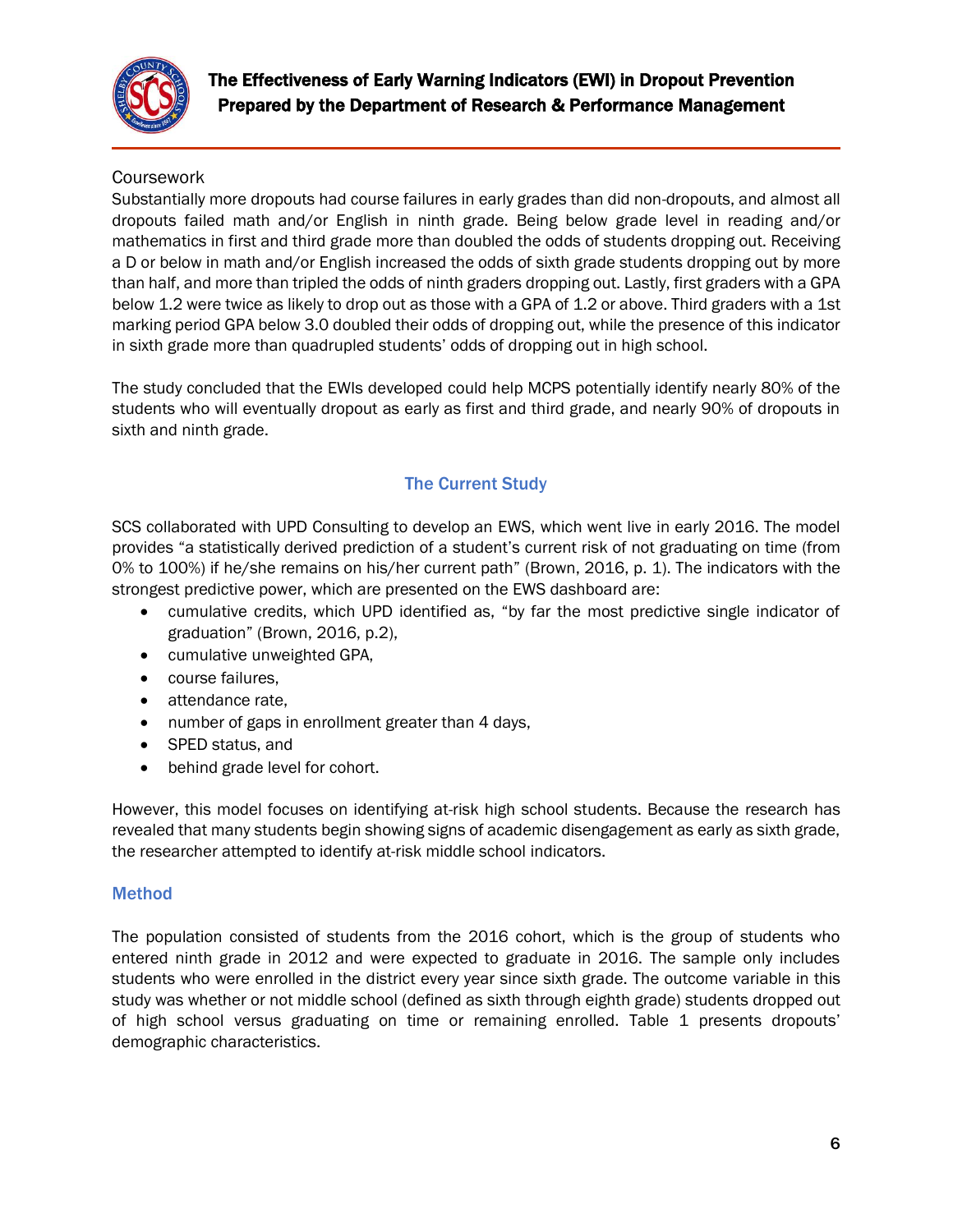

## Table 1

*Dropout Rates by Demographics, 2016 SCS Cohort*

| Characteristic                        | # of Students w/<br>Characteristic | % of Cohort w/<br>Characteristic | # of Actual<br><b>Dropouts</b> | % of Total<br><b>Dropouts</b> | % Who<br><b>Dropped Out</b> |  |
|---------------------------------------|------------------------------------|----------------------------------|--------------------------------|-------------------------------|-----------------------------|--|
| Male                                  | 2476                               | 49.1                             | 156                            | 66.1                          | 6.3                         |  |
| Female                                | 2570                               | 50.9                             | 80                             | 33.9                          | 3.1                         |  |
| <b>Black</b>                          | 4392                               | 87.0                             | 214                            | 90.7                          | 4.9                         |  |
| White                                 | 234                                | 4.6                              | 4                              | 1.7                           | 1.7                         |  |
| Hispanic                              | 292                                | 5.8                              | 9                              | 3.8                           | 3.1                         |  |
| Asian                                 | 58                                 | 1.1                              | $\overline{2}$                 | 0.8                           | 3.4                         |  |
| Other                                 | 70                                 | 1.4                              | $\overline{7}$                 | 3.0                           | 10.0                        |  |
| Overage                               | 835                                | 16.5                             | 75                             | 31.8                          | 9.0                         |  |
| English Language<br>Learners (ELL)    | 173                                | 3.4                              | 8                              | 3.4                           | 4.6                         |  |
| <b>Special Education</b><br>(SPED)    | 681                                | 13.5                             | 53                             | 22.5                          | 7.8                         |  |
| Economically<br>Disadvantaged<br>(ED) | 4443                               | 88.0                             | 232                            | 98.3                          | 5.2                         |  |
| Total                                 | 5046                               | 100.0                            | 236                            | 100.0                         | 4.7                         |  |

Most of the dropouts were male (66.1%); however, only 6.3% of male students in the cohort eventually dropped out. Similarly, while most dropouts were Black (90.7%), only 4.9% of Black students dropped out. Approximately 32% of dropouts were overage for grade, and only 9.0% of overage for grade students eventually dropped out. Less than a quarter of dropouts (22.5%) were classified as special education (SPED) students, while 7.8% of SPED students dropped out. Finally, most (98.3%) dropouts were students classified as economically disadvantaged (ED); however, only 5.2% of ED students eventually dropped out.

Following Balfanz's model, the researcher first used a range of research-based indicators to determine the percentage of total dropouts who possessed certain characteristics (high yield indicators), as well as the percentage of students with these characteristics who eventually dropped out (high accuracy indicators) (Balfanz, Wang, & Byrnes, 2010). Table 2 represents the numbers and percentages of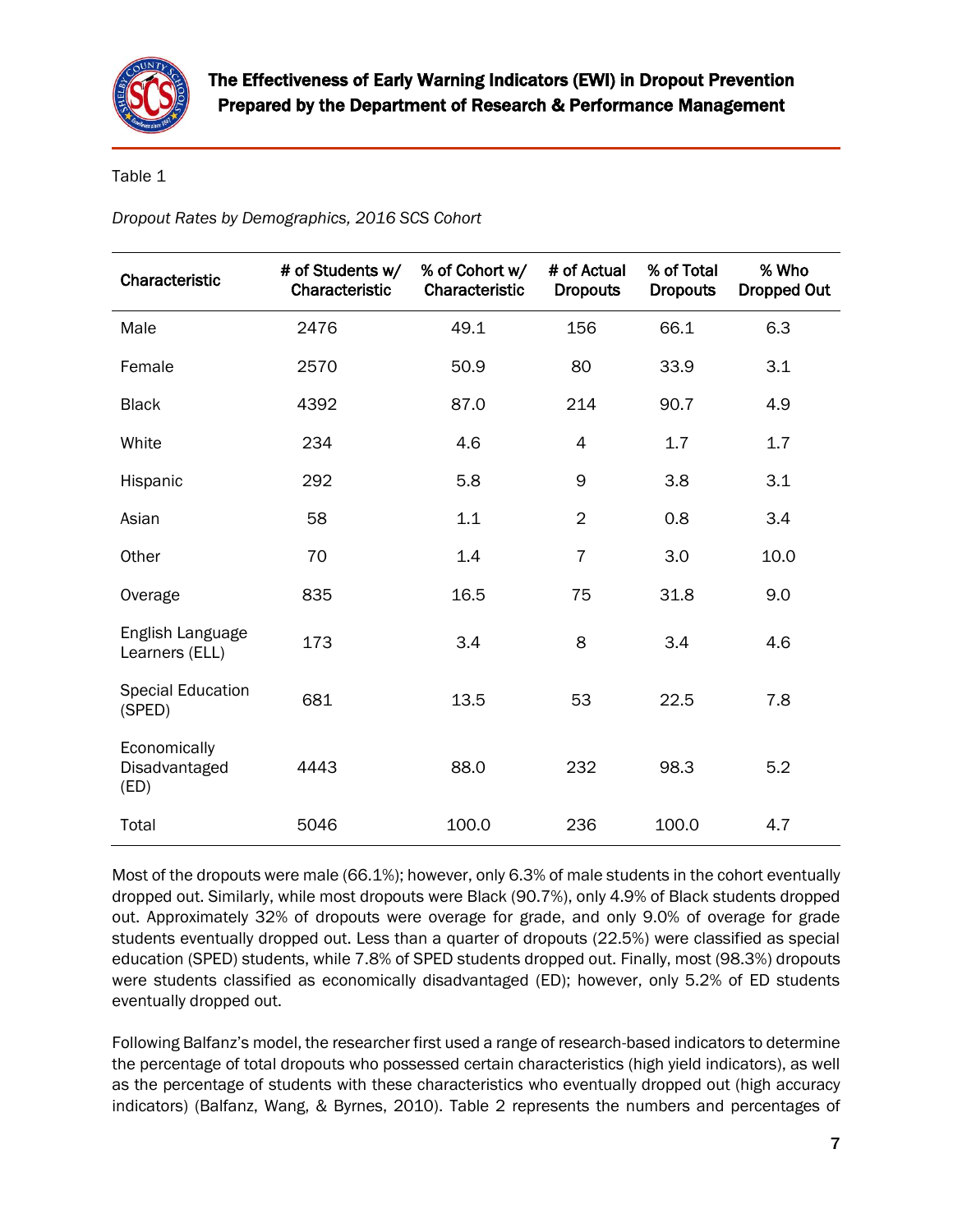

students who displayed the selected characteristic(s) during their cumulative time in middle school. High accuracy and yield behaviors are highlighted and were used as the cut points for the logistic regression.

Table 2

*Dropout Rates by Middle School Academic Behaviors, 2016 SCS Cohort*

| <b>Academic Behaviors</b>        | # of Students w/<br>Characteristic | % Who<br><b>Dropped Out</b> | # of Actual<br><b>Dropouts</b> | % of Total<br><b>Dropouts</b> |  |
|----------------------------------|------------------------------------|-----------------------------|--------------------------------|-------------------------------|--|
| >= 1 core course failure         | 655                                | 12.8                        | 84                             | 35.6                          |  |
| >= 2 core course failures        | 276                                | 18.5                        | 51                             | 21.6                          |  |
| >= 3 core course failures        | 114                                | 13.2                        | 15                             | 6.4                           |  |
| >= 4 core course failures        | 43                                 | 9.3                         | 4                              | 1.7                           |  |
| >= 5 core course failures        | 4                                  | 0.0                         | 0                              | 0.0                           |  |
| Chronically absent               | 1323                               | 11.6                        | 154                            | 65.3                          |  |
| >= 1 suspensions or expulsion    | 2321                               | 8.3                         | 193                            | 81.8                          |  |
| >= 2 suspensions or expulsion    | 1481                               | 10.6<br>157                 |                                | 66.5                          |  |
| >= 3 suspensions or expulsion    | 1047                               | 13.4                        | 140                            | 59.3                          |  |
| >= 4 suspensions or expulsion    | 747<br>17.3                        |                             | 129                            | 54.7                          |  |
| >= 5 suspensions or expulsion    | 559                                | 19.3<br>108                 |                                | 45.8                          |  |
| >= 1 yr. overage for grade (OAG) | 674                                | 8.9                         | 60                             | 25.4                          |  |
| $>= 2$ yrs. OAG                  | 36                                 | 5.6                         | $\overline{2}$                 | 0.8                           |  |
| >= 1-day enrollment gap          | 759                                | 12.6                        | 96                             | 40.7                          |  |
| >= 2-day enrollment gap          | 565                                | 15.0                        | 85                             | 36.0                          |  |
| >= 3-day enrollment gap          | 460                                | 16.1<br>74                  |                                | 31.4                          |  |
| >= 4-day enrollment gap          | 381                                | 17.8<br>68                  |                                | 28.8                          |  |
| >= 5-day enrollment gap          | 322                                | 18.0                        | 58                             | 24.6                          |  |

### **Results**

Table 3 presents the results of the logistic regression. Odds-Ratios represent the likelihood that a student having this characteristic would drop out compared to a student who does not possess this characteristic or academic behavior. For example, males were more than twice as likely to drop out as females. Odds-Ratios of one mean the variable had no effect on the outcome. Odds-Ratios less than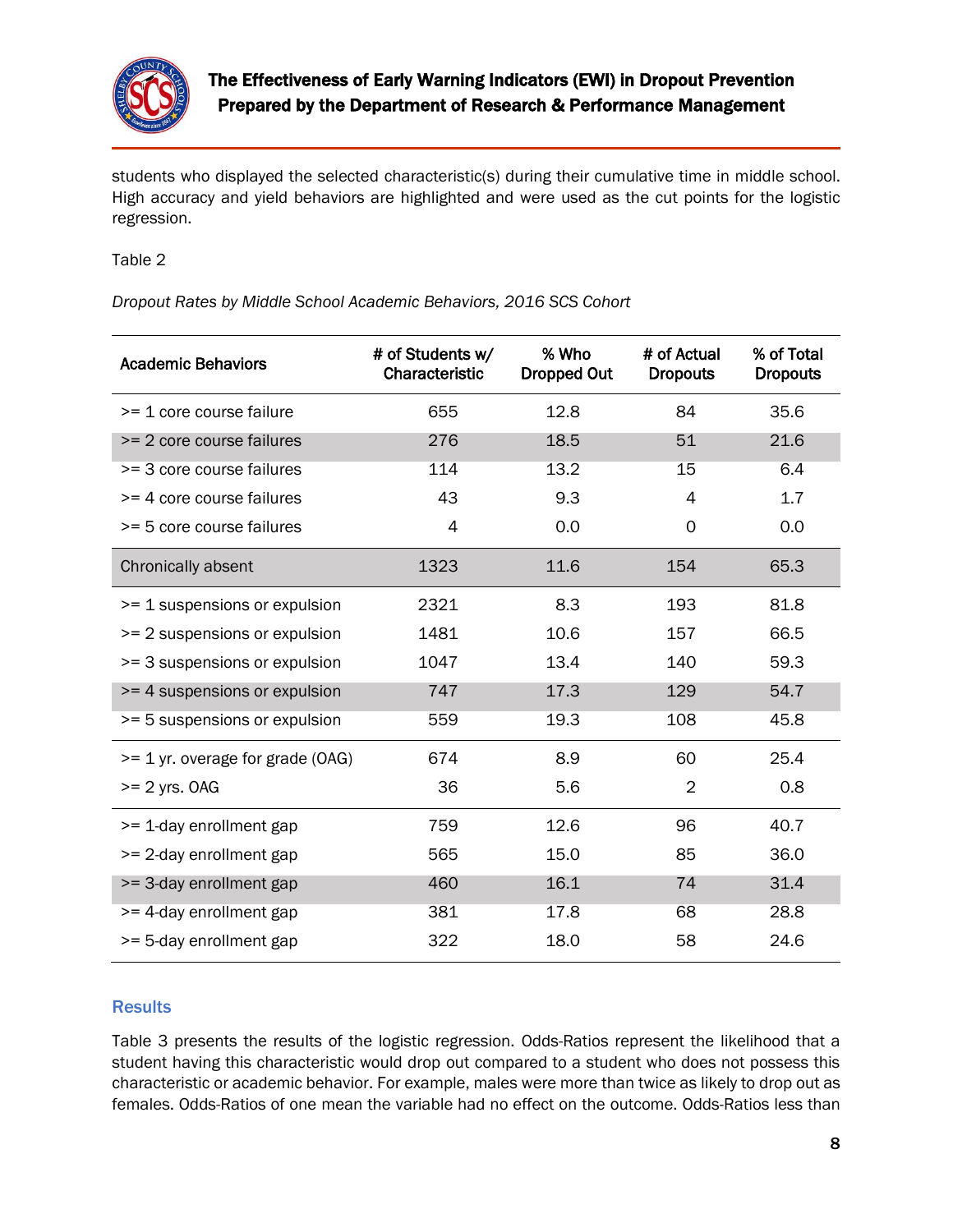

one mean that a student with this indicator was less likely to drop out of high school than a student without it. For example, the odds of dropping out were decreased by a factor of 0.99 if the student was ELL versus being non-ELL. Another way of interpreting the data are to consider percentages. Every odds-ratio can be converted to a percentage simply by subtracting 1 (because 1 indicates no effect) from the odds-ratio and multiplying it by 100. For example, males were 109% (or 2.09 times) more likely to drop out than were females. Similarly, ELL students were 1% less likely to drop out than were non-ELL students. P-Values represent the significance level of each variable in the equation. A variable was a statistically significant predictor of dropping out if the p-value was .05 or below.

The *Alone* column represents the likelihood of dropping out based on each variable individually. Regardless of other variables (e.g., demographic characteristics or other indicators), students who were chronically absent were almost six times, or 485%, more likely to dropout than were students who were not chronically absent. The *With All Indicators* column represents the likelihood of dropping out in the presence of the other indicators in the model (all indicators entered simultaneously). Including all indicators in the model reduced the effect of chronic absenteeism, suggesting that this indicator was correlated with other indicators. Chronically absent students were approximately twice as likely, or 114% more likely, to drop out than were students who were not chronically absent when factoring in all indicators. Despite the reduction in the effect of chronic absenteeism, this indicator was still a significant predictor of dropping out. Finally, the *With All Controls* column displays the likelihood of dropping out for each variable, controlling for all other variables in the model. With these parameters, chronically absent students were approximately twice as likely, or 132% more likely, to drop out than were students who not chronically absent.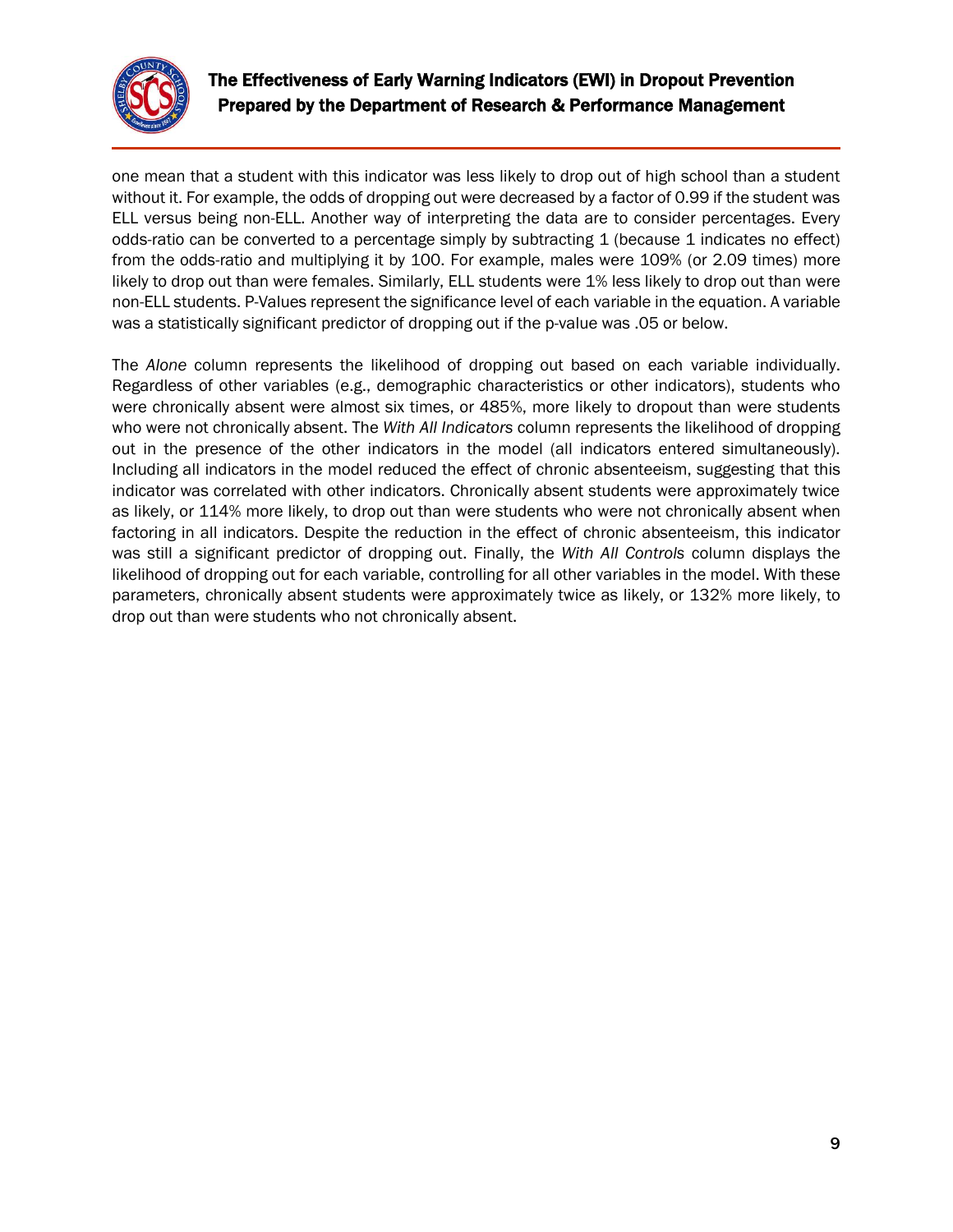

### Table 3

*Logistic Regression Results, Middle School Characteristics as Predictors of Dropping Out, SCS 2016 Cohort*

| Variable                                     | Alone          |      |             | With All Indicators |     |                | <b>With All Controls</b> |     |             |
|----------------------------------------------|----------------|------|-------------|---------------------|-----|----------------|--------------------------|-----|-------------|
|                                              | Odds-<br>Ratio | %    | P-<br>Value | Odds-<br>Ratio      | %   | $P -$<br>Value | Odds-<br>Ratio           | %   | P-<br>Value |
| Male                                         | 2.09           | 109  | 0.000       |                     |     |                | 1.60                     | 60  | 0.002       |
| Minority                                     | 2.91           | 191  | 0.036       |                     |     |                | 1.22                     | 22  | 0.710       |
| <b>ELL</b>                                   | 0.99           | $-1$ | 0.973       |                     |     |                | 1.30                     | 30  | 0.498       |
| <b>ED</b>                                    | 8.25           | 725  | 0.000       |                     |     |                | 3.53                     | 253 | 0.016       |
| <b>SPED</b>                                  | 1.93           | 93   | 0.000       |                     |     |                | 1.23                     | 23  | 0.261       |
| Overage                                      | 2.43           | 143  | 0.000       |                     |     |                | 1.44                     | 44  | 0.030       |
| Chronically absent                           | 5.85           | 485  | 0.000       | 2.14                | 114 | 0.000          | 2.32                     | 132 | 0.000       |
| Failing $\frac{>}{=}$ 2 core<br>courses      | 5.62           | 462  | 0.000       | 2.47                | 147 | 0.000          | 2.39                     | 139 | 0.000       |
| $\frac{p}{q}$ 4 suspensions<br>or expulsions | 8.18           | 718  | 0.000       | 3.92                | 292 | 0.000          | 3.65                     | 265 | 0.000       |
| $\frac{p}{2}$ 3-day<br>enrollment gap        | 5.24           | 424  | 0.000       | 2.44                | 144 | 0.000          | 2.43                     | 143 | 0.000       |

Since controlling for other indicators in the model eliminates the influence those indicators have on the outcome and only presents the unique influence of a chosen indicator, it is a more accurate method of identifying potential dropouts. Consequently, this section presents the statistically significant indicators in this portion of the model. Controlling for the other variables in the model, students who were more likely to dropout were:

- Male: 60% more likely than females
- Economically disadvantaged: 253% more likely than non-economically disadvantaged students
- Overage for grade: 44% more likely than students who were not OAG
- Chronically absent: 132% more likely than non-chronically absent students
- Failing two or more core courses over their cumulative time in middle school: 139% more likely than students who failed fewer or no courses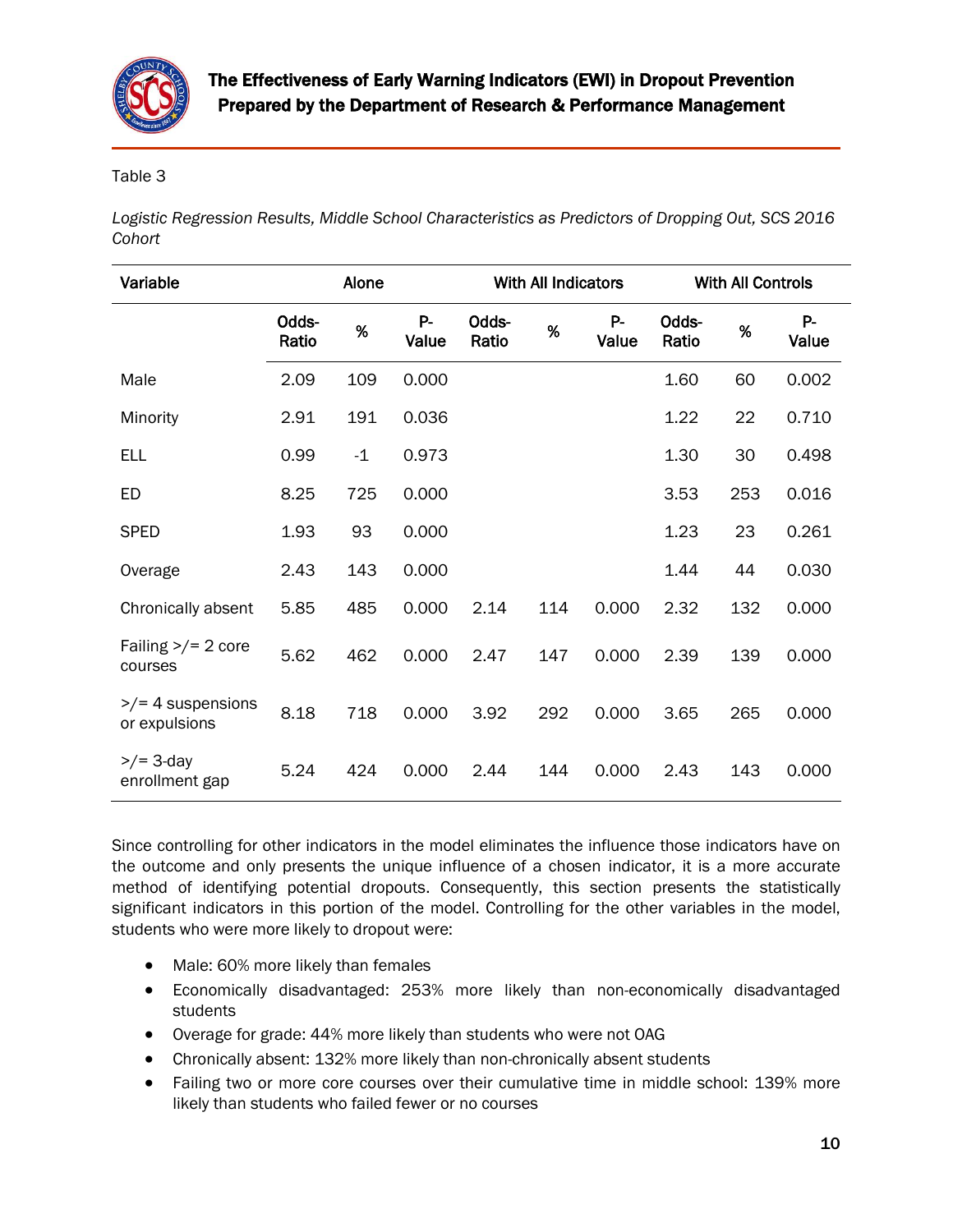

- Suspended or expelled four or more times during middle school: 265% more likely than students who were suspended or expelled fewer times or not at all
- Out of school for 3 or more days between enrollments: 143% more likely than students with less of an enrollment gap or students who remained continuously enrolled.

Because of its strong, unique effect on middle school students' likelihood of dropping out, district leaders should consider targeted interventions for students with increasing behavior problems. Additionally, considering the unique needs and challenges of economically disadvantaged students could help mitigate the effects of poverty on these students' likelihood of dropping out of high school.